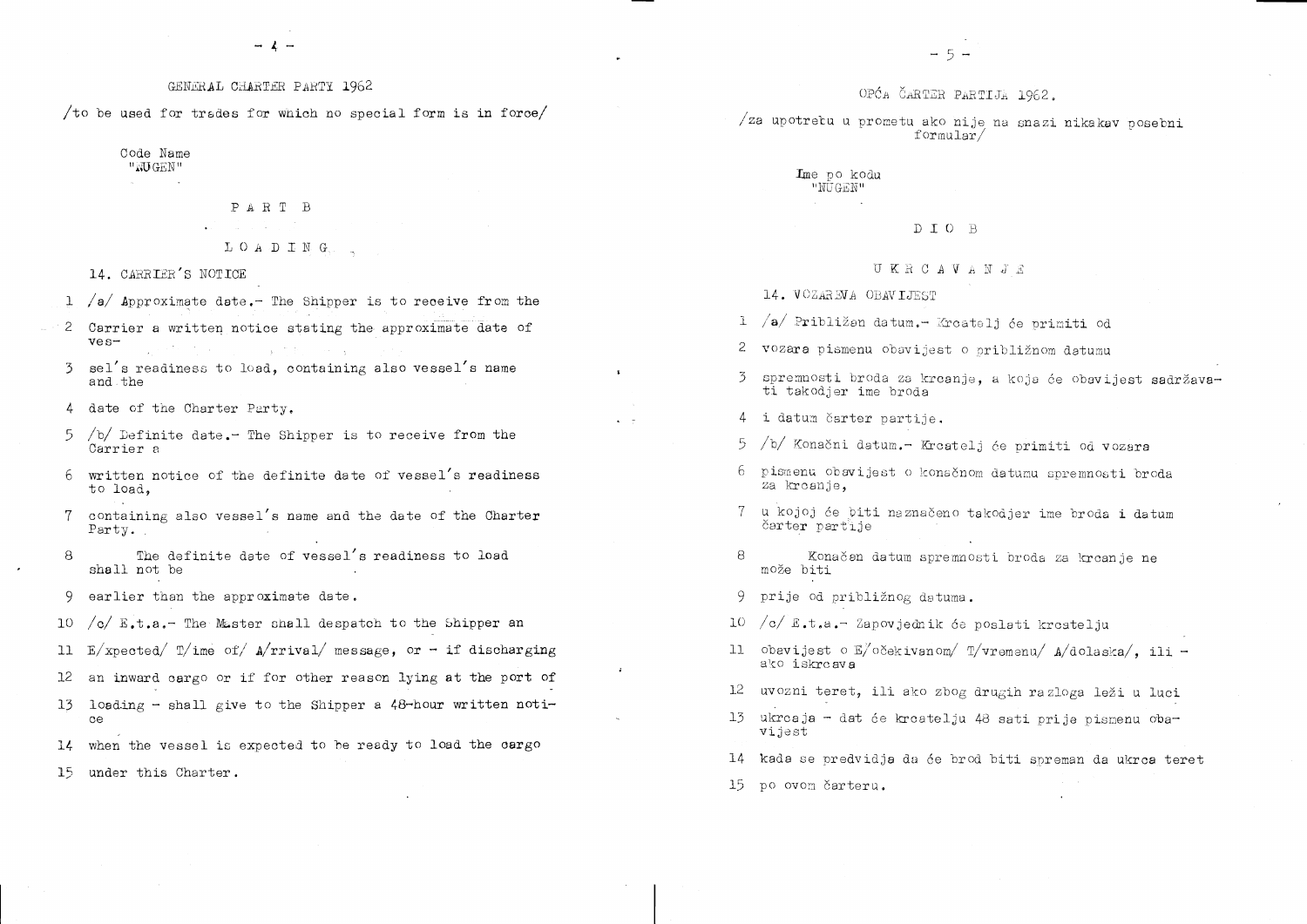- 16  $/d/$  Alteration in readiness. The Shipper is to be kept
- continuously advised of any alteration in vessel's expec-17 ted
- 18 readiness to load.
- $/e/$  Short notice. In the event of the Carrier giving a -19short
- 20 notice. whether approximate or definite, commencement of

the lay time shall be postponed by the number of days by 21 22 which the notice falls short of the agreed period.

15. MASTER'S NOTICE

- The Master shall give to the Shipper or his Agent 23 a written
- 24 notice of vessel's readiness to load stating the exact quantity
- 25 of cargo required.
- 26 The notice not to be given before the vessel is in all re-
- 27 spects ready to receive the entire cargo under this Charter.
- 28 and in particular until her holds have been thoroughly clean-
- 29 ed and/or dried and/or made free of odour /depending on the
- 30 nature of the cargo/.
- The notice shall be handed in within ordinary office 31 hours.
- whether the vessel is in loading berth or not. 32

16. TIME COUNTING

- $/a$  Commencement. Time for loading shall commence to 33
- 34 count at 7 a.m. next working day after Master's notice of
- 16 /d/ Promjene u spremnosti.- Kroatelj će biti
- 17 stalno obaviještavan o svakoj promjeni u očekivanoj spremnosti broda
- 18 za krcanje.
- 19 /e/ Zakašnjela ohavijest. Ukoliko vozar dade zakašnjelu
- 20 obavijest, bilo približnu ili konačnu, početak
- 21 toka stojnica bit će odgodjen za toliki broj dana
- - 15. ZAPOVJEDNIKOVA OBAVIJEST
- 23 pismenu
- 24 obavijest o spremnosti broda za krcanje navodeći tačnu količinu
- 25 zahtijevanog tereta.
- 26 pogledu
- 27 spreman da primi cijeli teret po ovom čarteru,
- 28 i posebno dok mu skladišta ne budu potpuno očišćena
- $i$ ili osušena i/ili oslobodjena od mirisa /zavisno -29 od
- $30$  prirede tereta/.
- -31 dovnih sati.
- 32 bilo da je brod na obali za ukroavanje ili ne.
	- 16. RAČUNANJE VREMENA
- 33 /a/ Početak.- Vrijeme za ukrcavanje počet će
- 34 teći od 7 sati ujutro slijedećeg radnog dana, nakon dana kad je zapovjednik dao obavijest

22 za koliko je obavijest kasnije stigla od ugovorenog roka. Zapovjednik će dati krcatelju ili njegovom agentu

Obavijest se neće dati dok brod ne bude u svakom

Obavijest treba predati za vrijeme redovnih ure-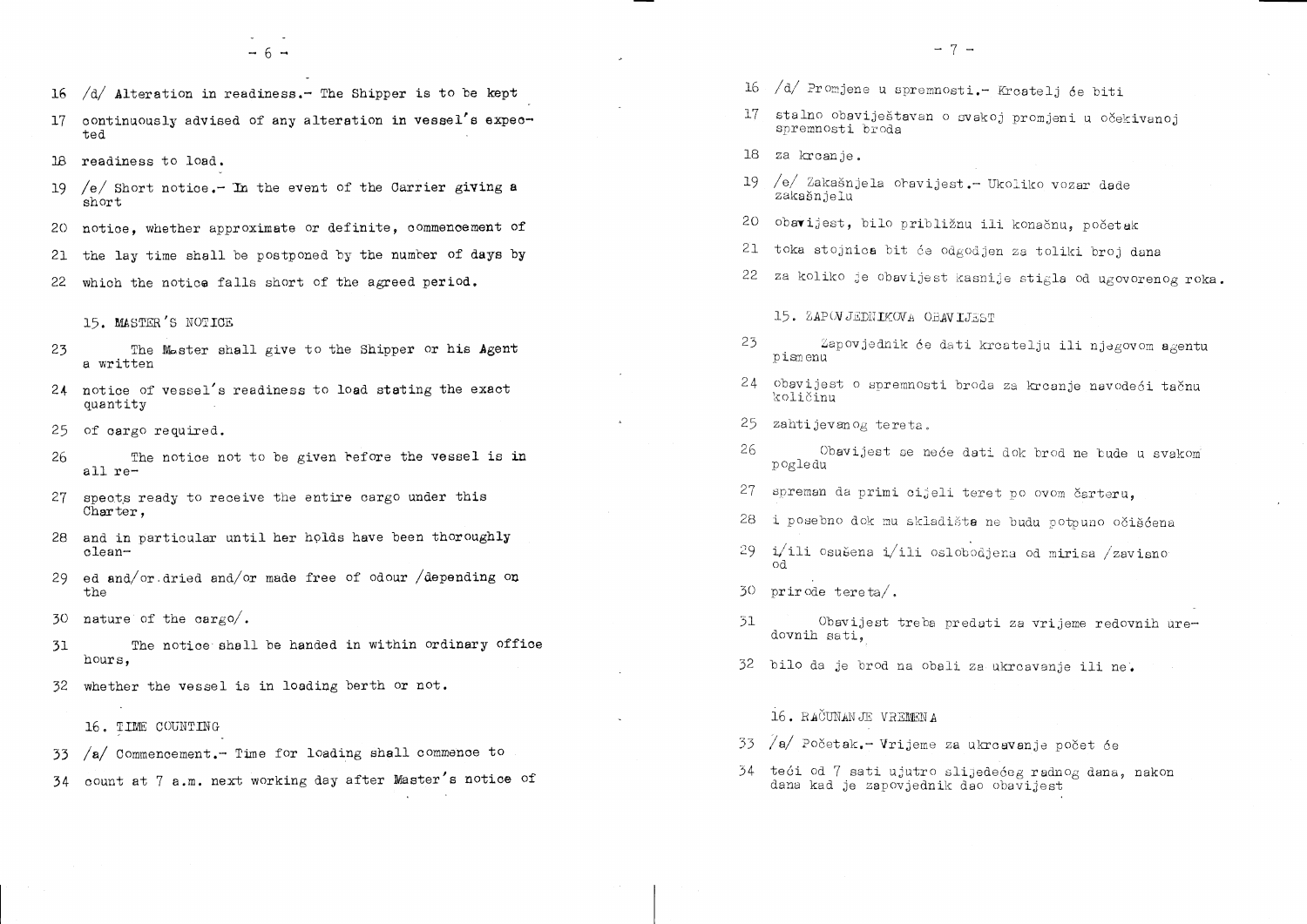- 35 readiness has been given within ordinary office hours.
- 36  $/b/$  Earlier readiness.- If the vessel is ready at the loading
- 37 port prior to the notified definite date of readiness to  $load.$
- 38 the lay time shall not commence earlier than at 7 a.m. on the
- 39 notified definite date of vessel's readiness to load.
	- 17. COST
- $40 \pi$  /a/ Free to alongside ship. The Charterer shall bring the
- 41 cargo in the customary manner alongside the vessel under
- 42 her tackle or under shore crane tackle at his expense, and the
- $43$  Carrier shall load and stow/trim the cargo at his expense
- 44 paying total cost of this operation unless a fixed price has
- 45 been agreed/.
- $46 \times /b/$  Free at ship's rail.- The Charterer shall load the cargo
- 47 at his expense as far as the ship's rail, and the Carrier shall
- bear all other costs in connection with the loading and 48 stow-
- 49 age/trimming /paying total cost of this operation unless a fixed
- $50<sub>o</sub>$ price has been agreed/.
- 51  $\pi$  /c/ Free in excl. stowage/trimming. The Charterer shall
- 52 load the cargo into the vessel's holds at his expense, and the
- Carrier shall bear the cost of stowage/trimming /paying 53 total
- 35 o spremnosti, za vrijeme redovnih uredovnih sati.
- 36 /b/ Ranija spremnost.- Ako je brod spreman u luci ukrcaja
- 37 prije najavljenog konačnog datuma spremnosti za ukreavanje.
- stojnice neće početi teći prije 7 sati ujutro 38
- 39 najavljenog konačnog datuma spremnosti broda za ukrcaj.

17. TROŠAK

- 40  $\pi$  /a/ Franko uz bok broda. Naručitelj će smjestiti
- 41 teret na uobičajeni način uz bok broda ispod
- 42 njegovog čekrka ili ispod čekrka obalne dizalice na svoj trošak. a
- 43 brodar će ukrcati i složiti/poravnati teret na svoj trošak
- 44 /plaćajući sav trošak ovog postupka, ako fiksna cijena
- 45 nije ugovorena $\ell$ .
- 46 x /b/ Franko brodska ograda.- Naručitelj će ukrcati  $teret$
- 47 na svoj trošak sve do brodske ograde, a vozar će
- 48 snositi sve druge troškove u vezi s ukrcavanjem i
- slaganjem $/p$ oravnavanjem tereta, $/p$ laćajući sav trošak 49 ovoga postupka, ako fiksna
- 50 cijena nije úgovorena/.
- 51  $\pi$  /c/ Franko ukrcaj isključivši slaganje/poravnavanje.-Naručitelj će
- 52 ukreati teret u brodska skladišta na svoj trošak. a
- 53 vozar će snositi trošak slaganja/poravnavanja /plaćajući sav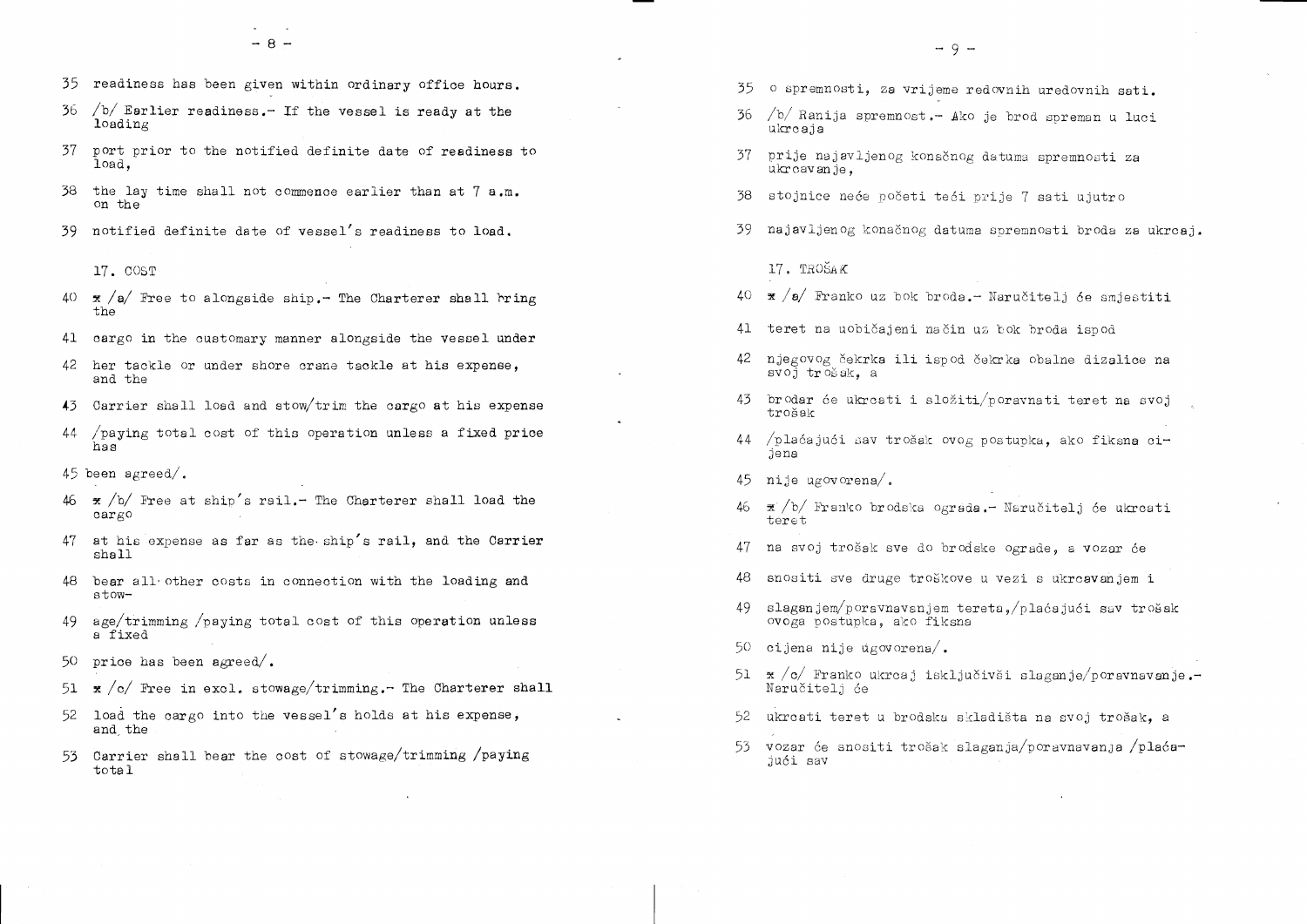- 54 cost of this operation unless a fixed price has been  $a$ *g*reed.
- 55  $\star$  /d/ Free in and stowed/trimmed. The Charterer shall load
- 56 and stow/trim the cargo free of any expense to the Carrier.
	- 18. DUNNAGE
- 57  $\pi$  /a/ For Carrier's account. The Carrier shall provide and
- 58 pay for all dunnage material required for the proper  $stowage$
- 59 and protection of the cargo.
- 60  $\pi$  /b/ For Charterer's account. The Charterer shall provide
- 61 and pay for all dunnage material as required by the Master
- 62 for the proper stowage and protection of the cargo, the  $Car-$
- 63 rier allowing the use of all dunnage available on board. The
- 64 dunnage shall be laid under Master's supervision and in ac-
- 65 cordance with his instructions.
- 66 The dunnage paid for by the Charterer remains his prop-
- erty and shall be disposed of upon discharge in accordance 67
- with his instructions. 68
- 69  $/\sigma$  The vessel to have cargo battens fitted, if necessary.
	- 19. SEPARATION
- 70  $\pi$  /a/ For Carrier's account. The Carrier shall provide and

 $-11 -$ 

- 54 trošak ovoga postupka, ako nije ugovorena fiksna  $c$ ijena $\angle$ .
- 55 x /d/ Franko ukrcaj i slaganje/poravnavanje.- Naručitelj će ukrcati
- 56 i složiti/poravnati teret bez ikakvih troškova za brodara.

### 18. RAZDJELNE DASKE

- 57  $\pi$  /a/ Na račun vozara. Vozar će nabaviti i
- 58 platiti za sav materijal potreban za razdjelne daske za pravilno slaganje
- 59 i zaštitu tereta.
- 60 x/b/ Na račun naručitelja.- Naručitelj će nabaviti
- 61 i platiti sav materijal za razdjelne daske kako bude tražio zapovjednik
- 62 za pravilno slaganje i zaštitu tereta, a vozar
- 63 će dopustiti upotrebu svih razdjelnih dasaka raspoloživih na brodu.
- 64 Razdjelne daske bit će postavljene pod nadzorom zapovjednika i u
- 65 skladu s njegovim uputama.
- Razdjelne daske koje je naručitelj platio 66 ostaju njegovo
- 67 vlasništvo i s njima će se nakon iskrcaja postupati u skladu
- $68$  s njegovim uputama.
- 69  $/c/$  Ako je potrebno brod će biti opremljen bokoštitnicama.

19. SEPARACIJA

 $70 \times/a$  Na vozarov račun. Vozar će nabaviti i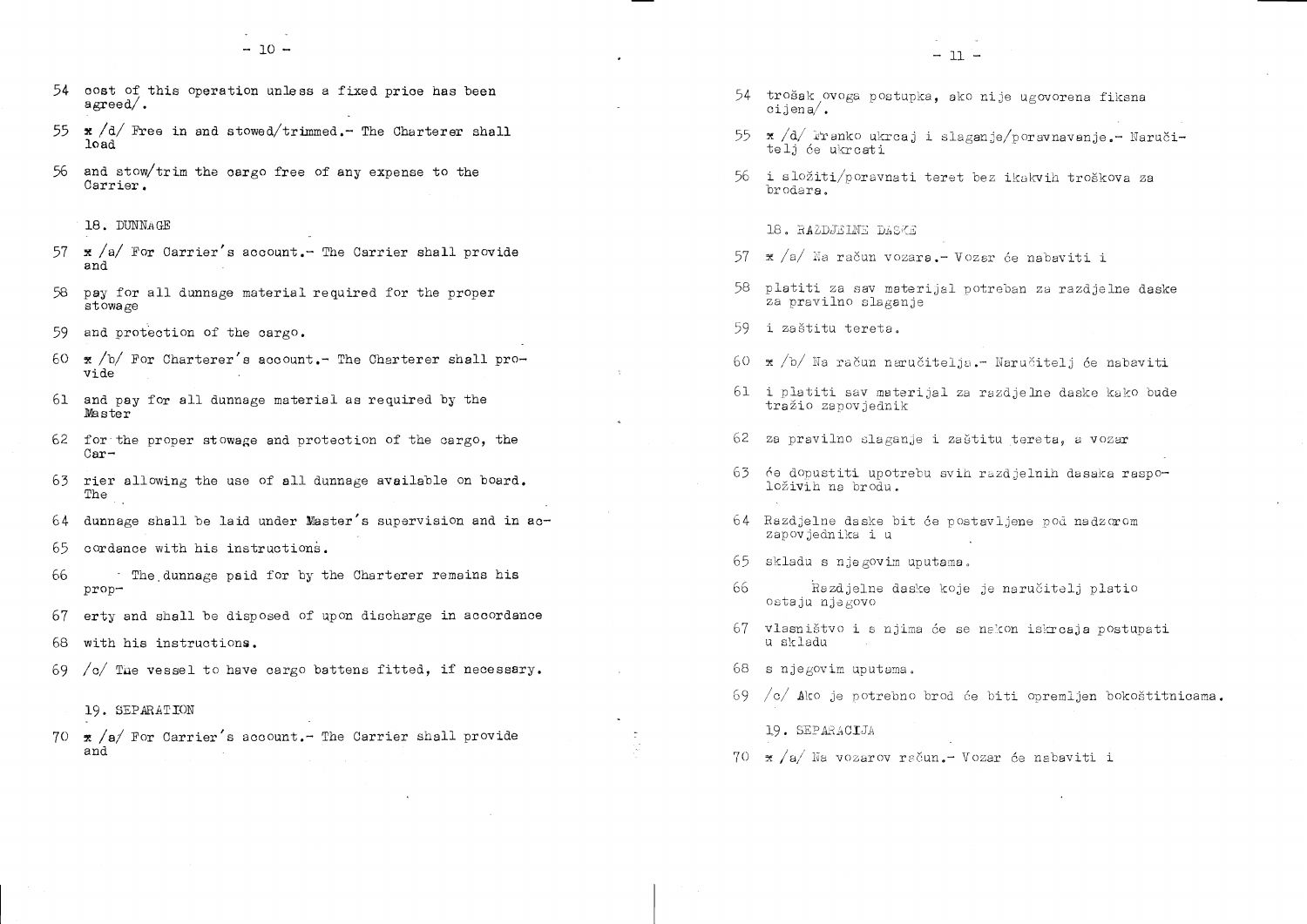71 pay for all material required for the proper separation of

various consignments. 72

 $\pi$  /b/ For Charterer's account. The Charterer shall provide 73

and pay for all material as required by the Master for the 74

- proper separation of various consignments, the Carrier 75  $a11$ ow-
- ing the use of all separation material available on board. 76 -The
- separation shall be done under Master's supervision and in 77
- accordance with his instructions. 78
- The separation material paid for by the Charterer 79 remains

his property and shall be disposed of upon discharge in ac-80 -

81 cordance with his instructions.

20. BILLS OF LADING

- $/a$  Presentation. The Shipper shall present the Bills of 82
- 83 Iading to the Master for signature in a reasonable time upon
- completion of the loading. 84

/b/ Signature.- The Master shall sign Bills of Lading when 85

- presented /provided the cargo is on board/, and if required -86
- by the Shipper a separate set of Bills of Lading shall be 87
- 88 signed for each consignment. Cargo under each Bill of Lading
- shall be delivered to the Consignee separately, if so 89. brought
- 90 to the vessel at the loading port.
- 71 platiti sav materijal potreban za pravilnu separaciju
- 72 različitih pošiljaka.
- 
- za
- 75 pravilnu separaciju različitih pošiljaka, a vozar
- 76 će dopustiti upotrebu svega materijala za separaciju raspoloživog na brodu.
- -77 -
- 78 skladu s njegovim uputama.
- 79 ostaje
- 
- 81 u skladu s njegovim uputama.

# 20. TERETNICE

- /a/ Predočenje.- Kroatelj će podnijeti teretnice 82
- 83. zapovjedniku na potpis u primjerenom vremenu nakon
- završetka ukrcaja. 84
- /b/ Potpis.- Zapovjednik će potpisati teretnice kada 85
- 86.
- 87 kroatelj, potpisat će posebno partije teretnica
- za svaku pošiljku. Teret po svakoj teretnici -88
- 89 bit će predan primaccu posebno, ako je tako i dopremljen
- 90 na brod u luci ukrcaja.

73 x /b/ Na račun naručiteljev. - Naručitelj će nabaviti 74 i platiti sav materijal kako bude zahtijevao zapovjednik Separacija će se izvršiti pod zapovjednikovim nadzorom i u Materijal za separaciju koji je platio naručitelj 80 njegovo vlasništvo i s njim će se nakon iskrcaja postupati

mu budu podnesene /ako je teret na brodu/, a ako traži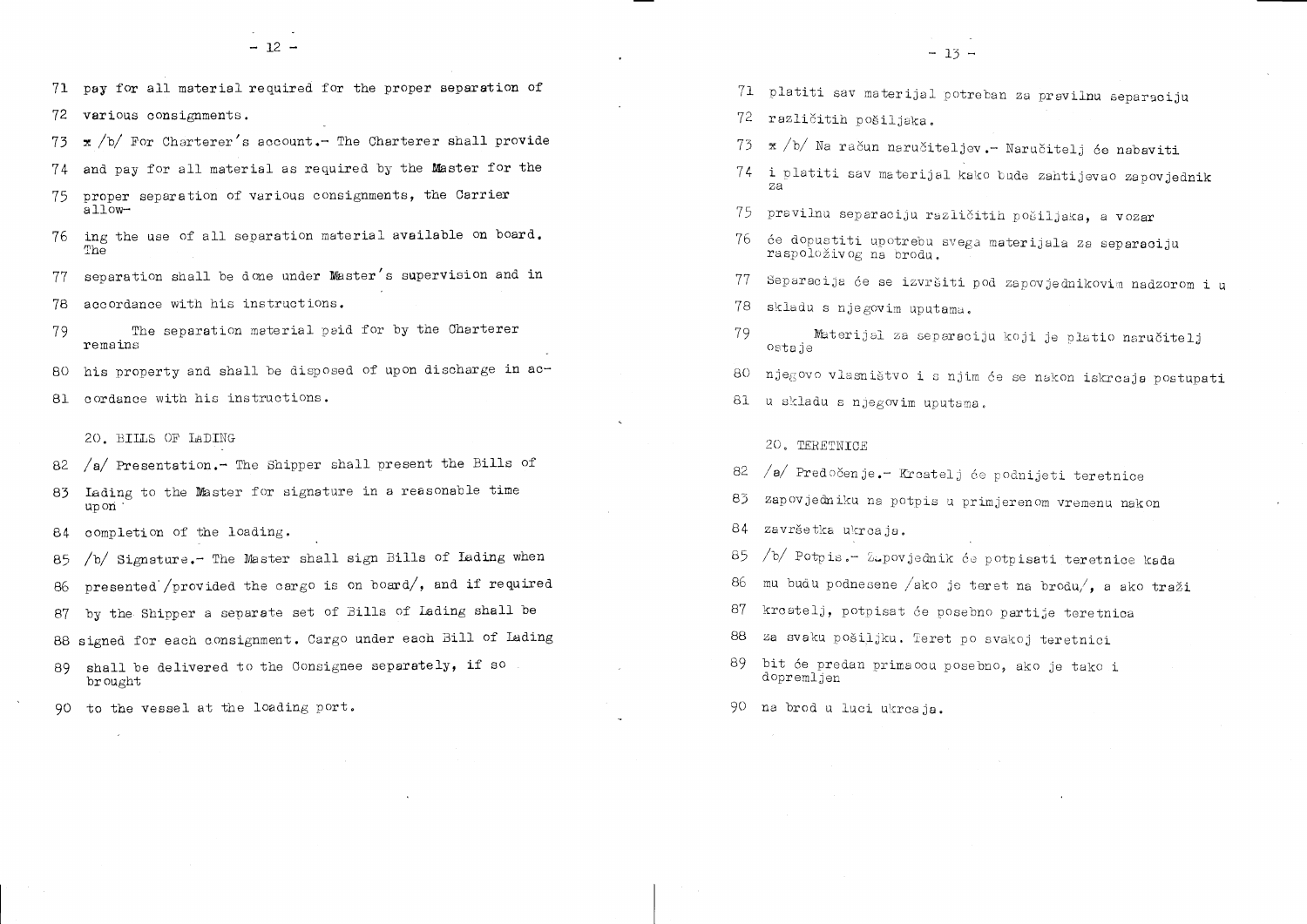$\cdot$  Any claim of the Carrier upon the Charterer and/or 91  $Shin-$ 

 $-14-$ 

- 92 per arising at the port of loading to be notified in writing by
- 93 the Master to the Shipper before signing Bills of Lading,

otherwise any such claim shall be deemed waived. If the 94

amount of claim cannot be assessed, reservation in general 95

terms will suffice. 96.

DISCHARGE

22. TIME COUNTING

- Time for discharging shall commence to count at 97  $1 p_{\bullet} m_{\bullet}$
- 98 if the vessel is in every way ready to discharge, whether in
- 99 discharging berth or not, and written notice of readiness  $\pm$ o

100 discharge has been given before noon, and at  $7$  a.m. the

next working day if notice given after noon within ordinary 101

102 working hours.

23. COST.

- 103  $\pi$  /a/ Free from alongside ship. The Carrier shall discharge
- 104 the cargo in the customary manner under ship's tackle or
- under shore crane tackle /paying total cost of this opera-105 tion
- unless a fixed price has been agreed/, and the Consignee 106 shall
- take the cargo from alongside at his expense. DO7

21. PRIGOVORI

- 91 Svaki vozarov prigovor naručitelju i/ili
- 92 krcatelju, koji nastane u luci ukrcaja, treba zapovjednik
- 93 pismeno saopćiti kreatelju prije potpisivanja teretnica,
- 94 u protivnom slučaju smatrat će se da se takvog prigovora odrekao. Ako
- 95 se ne može odrediti iznos svote prigovoram bit će dovo- $1$ jan
- 96 pridržaj u općenitim izrazima.

ISKRCAVANJE

- 22. RAČUNANJE VREMENA
- 97 1 sat poslije podne,
- 98 ako je brod u svakom pogledu spreman za iskrcavanje, bez obzira
- -99da li je na iskrcajnoj obali ili nije, i ako je pismena obavidest o spremnosti
- 100 za iskreavanje bila dana prije podneva, a u 7 sati prije podne
- 
- 102 unutar redovnih radnih sati.

23. TROŠAK

- 103  $\pi$  /a/ Franko s boka broda. Vozar će iskrcati
- 104 teret na uobičajeni način ispod brodskog čekrka, ili
- 105 ispod čekrka obalne dizalice /plaćajući sav trošak ovog postupka,
- ako nije bila ugovorena fiksna cijena $\ell$ , a primalac će -106-
- 107 preuzeti teret s boka na svoj trošak.

Vrijeme za iskrcavanje počet će se računati u

101 slijedećeg radnog dana, ako je obavijest dana nakon podneva